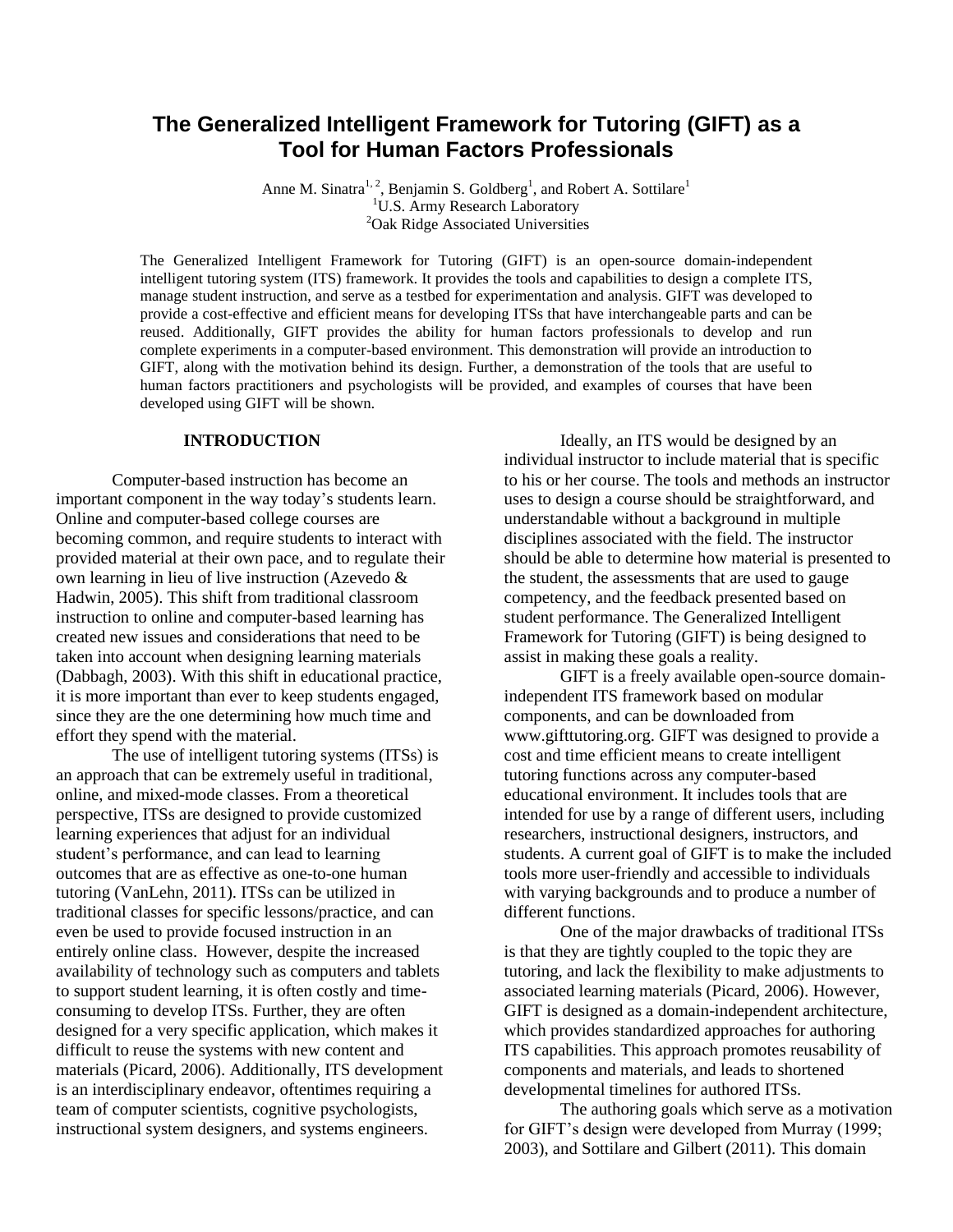independence allows an instructor to design an intelligent tutor and course in one domain (e.g., math), and then subsequently produce an additional tutor (e.g., physics) by making adjustments to the original tutor and changing the content that is provided to the student. For instance, instruction in the form of PowerPoint presentations can easily be switched out in tutors that are developed with GIFT. This integration of PowerPoint can facilitate reuse of materials, and make it easy for instructors to integrate their previously developed course materials into GIFT courses.

GIFT has a number of different functions that are complimentary to the development of ITSs. Of particular interest to human factors professionals is the use of GIFT as an experimental testbed. The flexibility and ease with which an individual can modify content and pedagogy using GIFT allows for experiments to be run that examine the effectiveness of specific material and configurations. Additionally, GIFT offers the ability to provide focused feedback to users, give guidance, open and close programs, and give users surveys. In this context, GIFT can be used to develop and run traditional psychology experiments in controlled computer-based environments without intervention from an experimental proctor. GIFT can manage an entire procedure, which reduces the amount of time effort an experimental proctor expends, and can result in the ability to run multiple participants during a single experimental session.

## **DEMONSTRATION**

As part of this demonstration, we will present the rationale behind the development of GIFT, provide an explanation of the gap that it fills in the education/research community, and give an overview of the different functions that GIFT currently offers (e.g., ITS development, experimental testbed). Additionally, we will provide brief demonstrations of the authoring tools (e.g., course authoring tool, survey authoring system, event reporting tool, etc.) that may be of use to human factors professionals who wish to create courses in GIFT and evaluate their effectiveness. Further, we will demonstrate an example of a course/experiment that was developed using GIFT. See Figure 1 for a screenshot example of GIFT integrated with a seriousgame training application, and Figure 2 for a screenshot example of GIFT's survey authoring system interface.



*Figure 1.* A screenshot of GIFT integrated with a serious game training application.

#### **GIFT Survey System**

| <b>Question Bank</b>                                                                                 | <b>Surveys</b> | <b>Survey Contexts</b> | System                                                                                 |                                                                    |  |
|------------------------------------------------------------------------------------------------------|----------------|------------------------|----------------------------------------------------------------------------------------|--------------------------------------------------------------------|--|
| <b>Create Question</b>                                                                               |                |                        | <b>Manage Shared Option Lists</b>                                                      | <b>Manage Categories</b>                                           |  |
| <b>Narrow Results</b>                                                                                |                |                        |                                                                                        | Hover over the question to get more details                        |  |
| Question Type                                                                                        |                | ID                     | Question                                                                               |                                                                    |  |
| All<br>۸<br>Fill In The Blank<br>Multiple Choice<br>Rating Scale<br>Matrix Of Choices<br>٠           |                | 467                    | 1) When you know a piece of information is true<br>Multiple Choice                     |                                                                    |  |
|                                                                                                      |                | 468                    | 2) Which of the following is NOT a component of Logic Grid Puzzles?<br>Multiple Choice |                                                                    |  |
| Category<br>Immersive Tendencies Quest A<br>Logic Puzzle Demographics<br>Logic Puzzle Post Questions |                | 469                    | 3) What type of reasoning is used in solving Logic Grid Puzzles?<br>Multiple Choice    |                                                                    |  |
|                                                                                                      |                | 470                    | 4) When you know a piece of information is false<br>Multiple Choice                    |                                                                    |  |
| <b>Logic Puzzle Tutor Content</b><br>Mood Rating                                                     |                | E.<br>471              | Multiple Choice                                                                        | 5) Which of the following is NOT a type of Logic Grid Puzzle Clue? |  |
| NASA-TLX<br>Need for Cognition                                                                       |                | 472<br>۰               | Multinle Choice                                                                        | 11) It is never helpful to go through the clues more than once.    |  |

*Figure 2.* A screenshot of GIFT's survey authoring system interface.

The authors will bring a PC laptop with them to the demonstration. The laptop will have the most recent version of GIFT installed, as the software is iteratively released to provide new capabilities to the user community. It is preferred that a projector be available, as well as a PC connector so that the demonstration laptop can be directly connected. The rationale behind GIFT will be provided in the form of PowerPoint slides, followed by a demonstration of the software in action. If a projector is not available, a table on which the demonstration laptop can be placed would be sufficient. Between demonstrations, individual attendees will have the ability to interact with the GIFT software if they wish to do so. Attendees will also have an opportunity to have their questions about GIFT answered.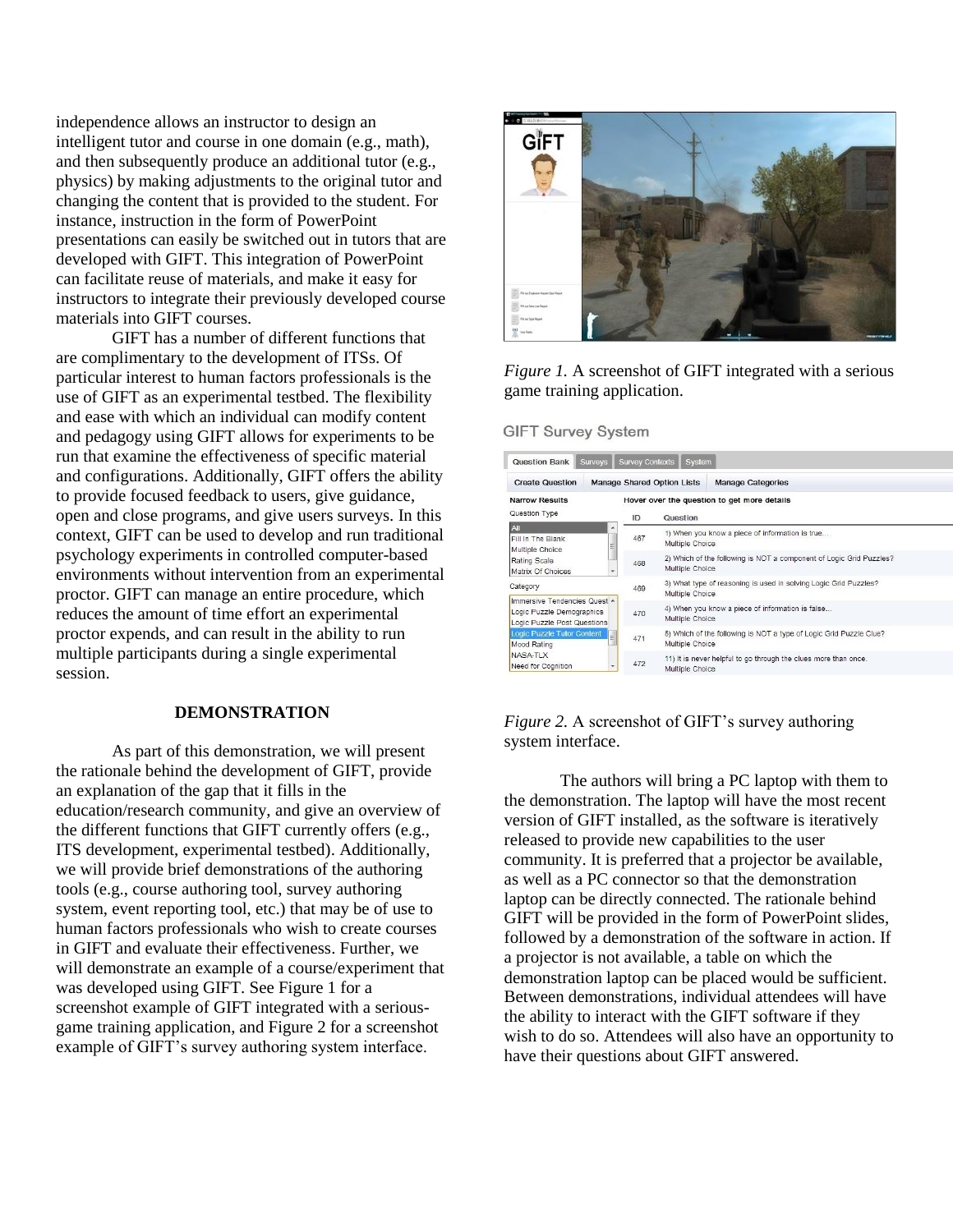#### **OBJECTIVES**

The main objective of the demonstration is to familiarize human factors professionals with GIFT and its capabilities. The expanded objectives of the demonstration are as follows:

- 1) Familiarize the human factors community with the functions of GIFT.
- 2) Receive feedback from human factors professionals regarding the features and changes that they would like to see integrated into GIFT.
- 3) Demonstrate the tools that are useful to human factors professionals when they design a course in GIFT. Attendees will be shown the new GIFT Course Authoring Tool, which allows individuals to set up their course to include instructional material, guidance, and surveys. The Course Authoring Tool has recently been redesigned to be more user-friendly. Additionally, they will see the survey authoring system, which allows for the development and entry of surveys and questionnaires. Further, a demonstration of GIFT's Event Reporting Tool (ERT) will be presented, showing how data can be organized for analysis purposes following data collection.
- 4) Show an example of an actual course that was developed using GIFT and its functionality.
- 5) Demonstrate an available plug-in tool named Student Information Models for Intelligent Learning Environments (SIMILE). SIMILE provides a standardized approach for authoring assessments in game-based training applications by linking game state messages with designated concepts being assessed. The SIMILE Workbench is the complimentary authoring environment that allows a user to build these rules with a graphical user interface and to associated feedback with rules when they are triggered during interaction.
- 6) Provide examples of ways in which human factors professionals can use GIFT in their own research and in the classes that they teach.

This demonstration will provide an avenue to not only familiarize attendees with GIFT, but also to engage in discussions and to receive their feedback and suggestions. GIFT is an open-source project and

community based, which can be improved through comments of those who use the software. Recommendations and improvements from the user community are highly valued, and can help shape future GIFT developments.

## **APPLICATIONS**

GIFT is of interest to human factors professionals, as it offers the ability to develop complete ITSs that offer adaptive feedback, and provides a testbed in order to conduct experiments. It is a useful tool for both instructors and for researchers.

Those who teach courses may find GIFT to be particularly useful in developing coursework that their students can interact with, and receive adaptive feedback from. These courses could be useful in multiple types of classroom environments: in-person, mixed-mode, and online. The developed ITSs can be used as a supplement to in class material or even provide independent material to students in a distributed online format.

GIFT can additionally be used as a tool to teach students about the development of computerized course content and ITSs. There are a number of different considerations that need to go into developing educational materials and tutoring systems. The flexibility of GIFT and tools that are included with it provide an avenue for students enrolled in courses to develop their own tutoring systems, and gain experience in course development. There are courses that are included within GIFT that students can use as examples for how to develop their own applications.

Further, GIFT can, and has been used to run traditional human factors and psychology experiments in computerized environments (Goldberg & Cannon-Bowers, 2013; Sinatra, 2013). GIFT includes a survey authoring system, which provides the ability to author individual questions, and surveys. GIFT has been used in a number of different experiments in order to move individuals through the experiment without the use of numerous research assistants, which allows for a more efficient use of time and resources. When designing a GIFT course, the researcher can provide an experimental course flow that will provide surveys, offer guidance, direct participants to external web-pages, and open/close programs (current supported programs include PowerPoint, VBS2, and TC3 Sim/vMedic). The GIFT course can then be exported and installed on individual experimental computers. After data collection, the researcher can extract the data using GIFT's ERT, which provides the output in a format that can easily be edited and imported into SPSS for analysis.